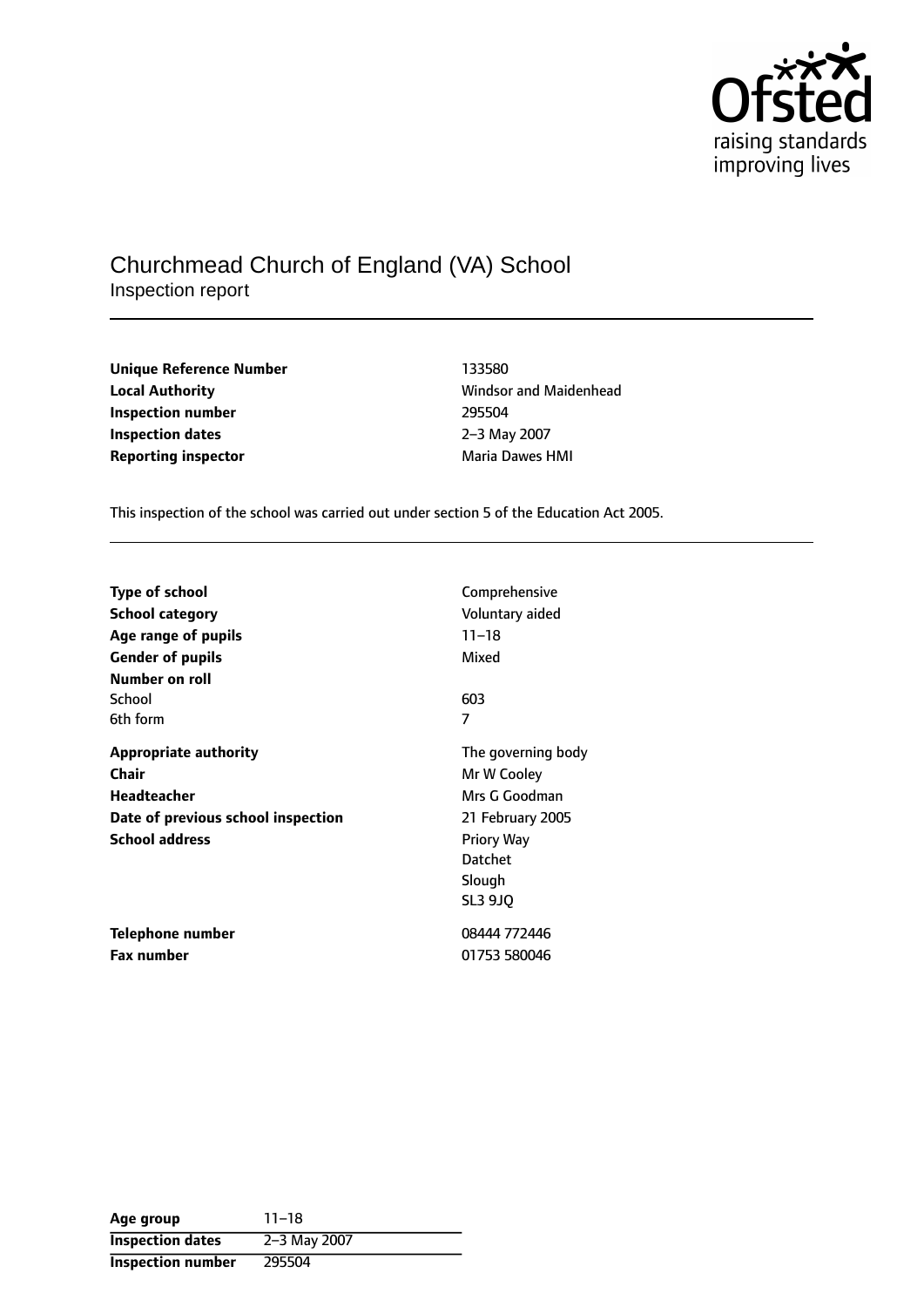.

© Crown copyright 2007

#### Website: www.ofsted.gov.uk

This document may be reproduced in whole or in part for non-commercial educational purposes, provided that the information quoted is reproduced without adaptation and the source and date of publication are stated.

Further copies of this report are obtainable from the school. Under the Education Act 2005, the school must provide a copy of this report free of charge to certain categories of people. A charge not exceeding the full cost of reproduction may be made for any other copies supplied.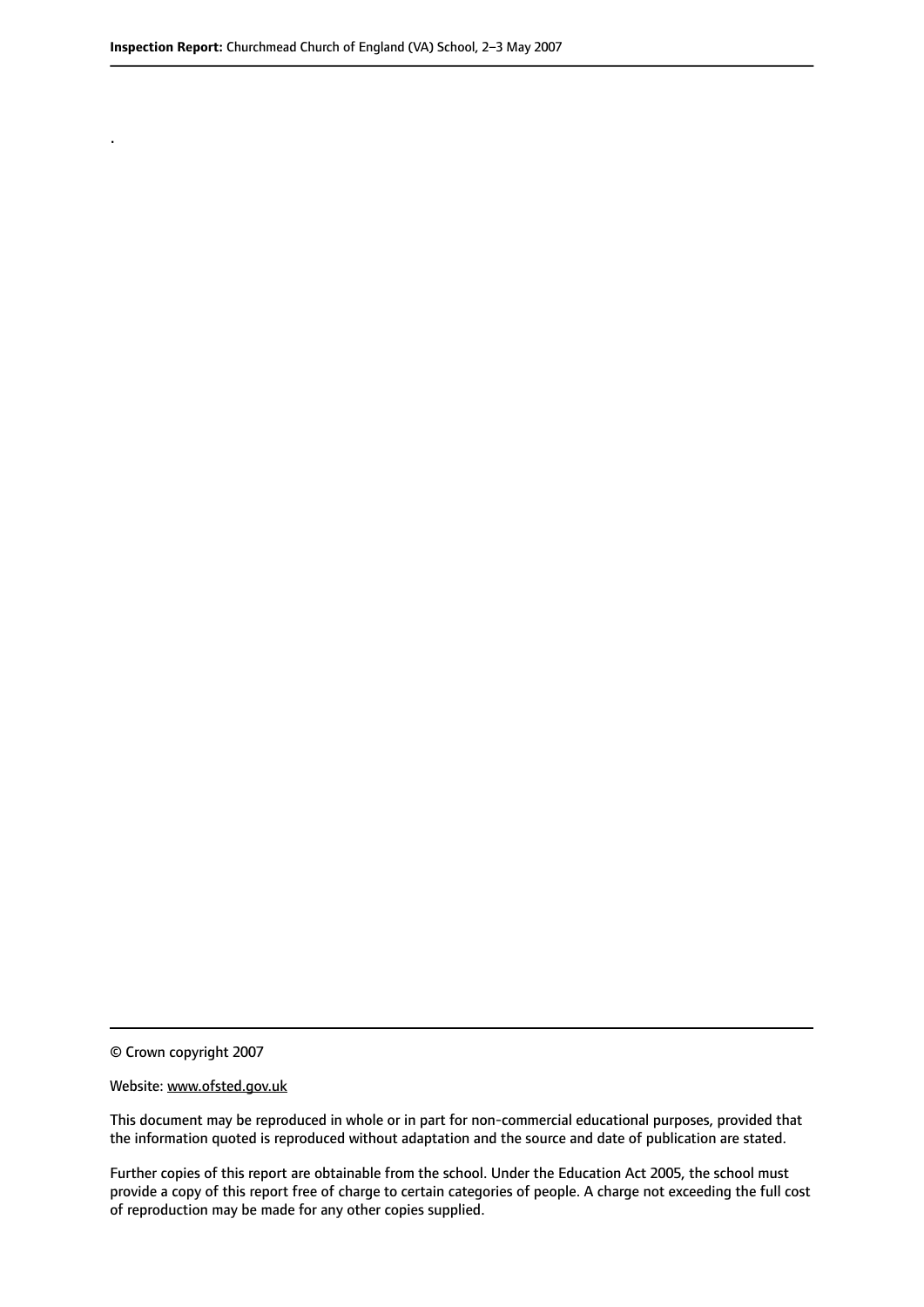# **Introduction**

The inspection was carried out by two of Her Majesty's Inspectors and three additional inspectors.

## **Description of the school**

Churchmead Church of England (VA) School is a smaller than average comprehensive with the majority of students coming from the borough of Slough which operates a selective secondary education system.

Students come from a diverse range of socio-economic backgrounds. The proportion of students from ethnic minority background is higher than that found nationally; the most significant numbers are from Asian British heritage. The school also has a higher than average proportion of students from Traveller, Romany or gypsy backgrounds. The proportion of students with learning difficulties and disabilities including statements is below average.

The previous inspection judged the school to be providing a satisfactory standard of education although the sixth form was judged as inadequate.

## **Key for inspection grades**

| Outstanding  |
|--------------|
| Good         |
| Satisfactory |
| Inadequate   |
|              |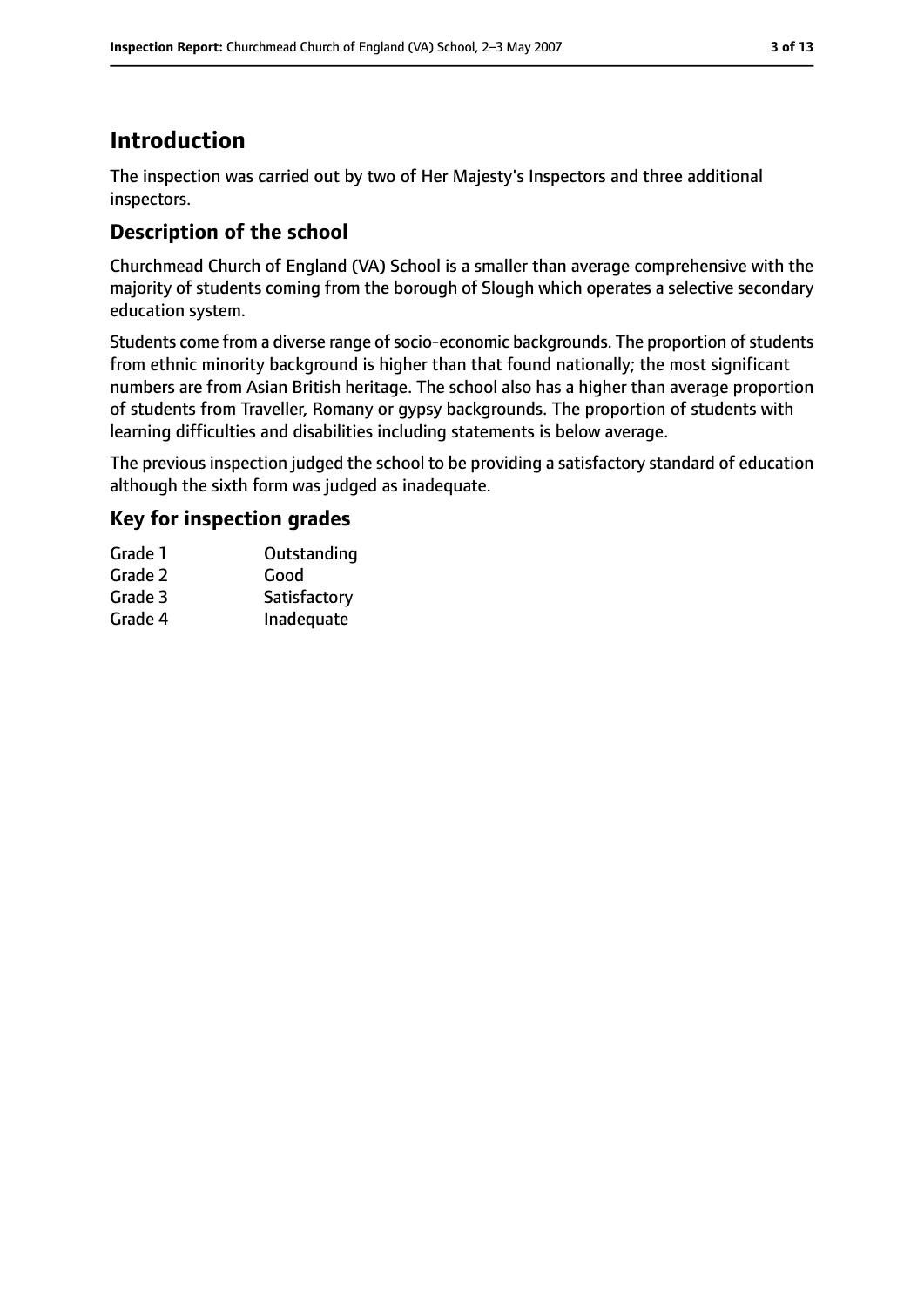# **Overall effectiveness of the school**

#### **Grade: 4**

Churchmead is an improving school but its overall effectiveness is unsatisfactory because too many students make insufficient progress by the end of Key Stage 4. Whilst Churchmead provides a supportive environment for students there are a number of aspects in the school that need to be improved and initiatives that need to be effectively integrated. Therefore in accordance with section 13 (3) of the Education Act 2005, HMCI is of the opinion that this school requires significant improvement, because it is performing significantly less well than in all the circumstances it could reasonably be expected to perform. The school is therefore given a Notice to Improve. Significant improvement is required in relation to the progress students make, particularly boys, and leadership and management. The school also requires significant improvement in relation to its sixth form.

Given their starting points significant groups of students, in particular boys of White British heritage, make too slow progress through Key Stage 3 and 4 and by the end of Year 11 attain standards that are significantly below average. The school has made some recent changes to provision resulting in some improvements in students' outcomes and, in some subjects such as Art and Drama, students achieve very well. There is however too large a variation between subjects. Leadership and management have not been rigorous enough in implementing and monitoring new initiatives in order to bring about swift progress in raising achievement. Difficulties in recruiting and retaining good teachers have not helped. There is too much inconsistency in teaching and behaviour management. The curriculum in Years 10 and 11, although improved since the last inspection, does not always meet the needs and interests of some students, in particular lower ability boys and students from traveller, Romany or gypsy heritage.

The school is faithful to part of its mission, particularly in developing a caring community that encourages and values the contribution and involvement of every individual. Most students are well supported and make satisfactory progress in their personal development. Attendance has improved and is now satisfactory. The majority of students have positive attitudes towards school and a strength is their enthusiasm to be involved in the school and wider community. The school encourages students to take part in a wide range of enrichment opportunities and uses its links with other schools and organisations, including schools in Africa, China and Japan, well to promote students' well-being. Parents and carers are mostly supportive of the school but a large minority of those who responded to the questionnaire sent to them before the inspection did not agree that behaviour in the school was good. Students and staff also express concern that poor behaviour by a minority of students disrupts learning in some lessons.

Teaching and learning are satisfactory overall but there istoo much variation within and between subjects. Although there is some outstanding teaching, a small proportion is inadequate and not enough is good or better. Lessons frequently do not take into account students' individual needs and teachers' expectations of what students can achieve is not always accurate. There are inconsistencies in marking, monitoring of work and how guidance is given to students to help them improve. Managers are working with staff on improving the quality of teaching and learning but this is not sufficiently developed; in particular mechanisms to capitalise on some of the excellent practice are not yet embedded enough to bring about the required improvement.

Whilst the school has identified relevant areas for improvement it is not accurate in its self-evaluation, in particular in judging the achievement of its students. The effectiveness of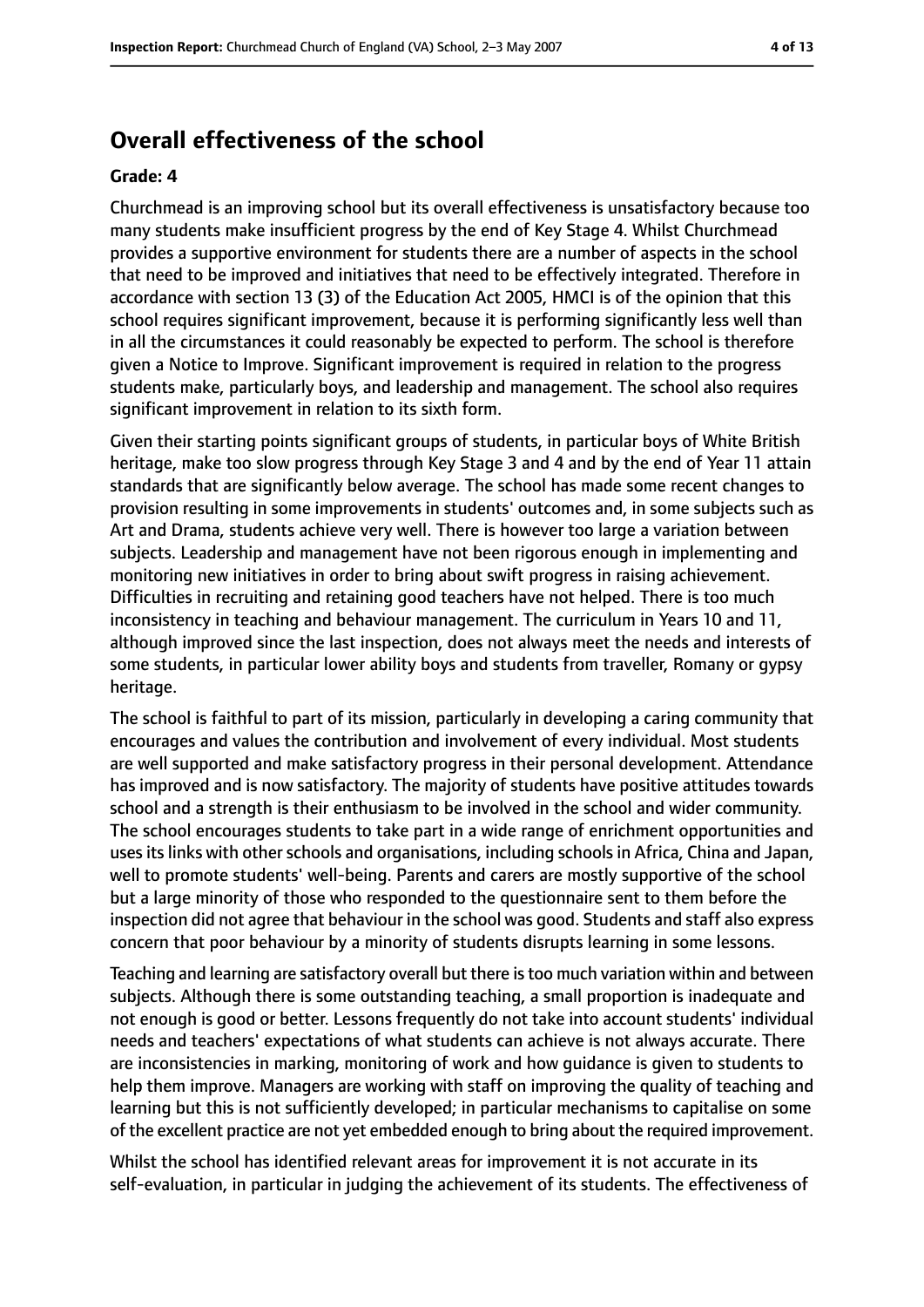the headteacher and the senior staff is stretched by continuing staffing difficulties and their attention is frequently deflected by the continuing issues of the sixth form. The sixth form is inadequate and its small size has adverse resource implications for the main school. The effectiveness of middle managers is variable in bringing about improvement and strategic planning at all levels does not focus sufficiently on assessing the implementation and impact of initiatives. Actions are not always focused sufficiently on improving student achievement. This contributes to the lack of coherence and consistency inspectors found in aspects of the school's work.

Since the last inspection the school has addressed several of the inspection issues including improvements in the provision of citizenship, a greater vocational curriculum in Key Stage 4 and students' attendance and punctuality. This combined with recent changes in provision and the progress now being made in raising standards demonstrates that the school has the capacity to improve; however it does not currently provide satisfactory value for money.

## **Effectiveness and efficiency of the sixth form**

## **Grade: 4**

The overall effectiveness and efficiency of the sixth form is inadequate as is its leadership and management. Very few students enroll into the sixth form despite the efforts of the school to widen its provision through an arrangement with a neighbouring school. At the time of the inspection there were just nine students on roll. The sixth form provides unsatisfactory value for money.

In contrast to the above, the students make good progress and achieve well. This is due to good teaching and the individual attention that students get as a result of small group sizes. In the best lessons teachers use their good subject knowledge to draw out and extend student learning through effective group work and questioning.

The limited curriculum is unsatisfactory and does not meet the needs or interests of current and prospective students. Very few students in Year 11 talk about staying on into the Sixth form. The care, guidance and support for students is not structured and their personal development and well being are restricted. Students do not sufficiently experience being part of the wider school and have few opportunities to contribute positively. Physical education and a structured personal and social education programme are not available to the students.

The absence of someone to lead the sixth form has meant that systems for setting challenging targets and tracking progress in order to support students are not yet in place.

# **What the school should do to improve further**

- Raise standards, particularly by the end of Key Stage 4, and improve the progress all students, especially boys, make during their time at school.
- Improve the consistency and rigour of monitoring and assessing the implementation and impact of initiatives that promote higher achievement and school improvement.
- Ensure that good practice, particularly that found in Art, Drama and English, is shared across all departments so that the quality of teaching is raised to the best.
- Improve the learning ethos by a consistent and rigorous approach to behaviour management.
- Review the viability of the sixth form provision and its impact on the whole school.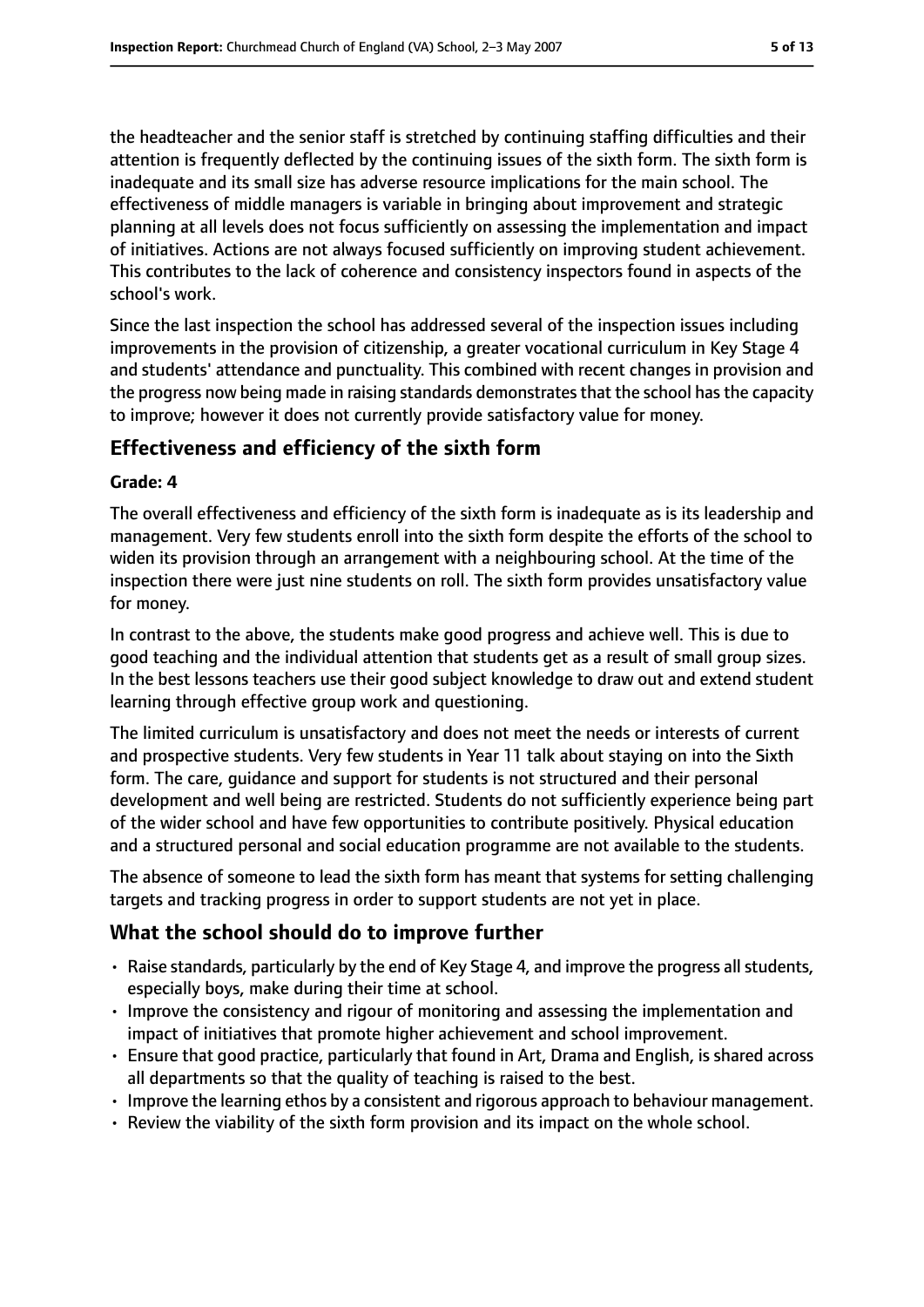# **Achievement and standards**

### **Grade: 4**

## **Grade for sixth form: 2**

Overall the progress students make between starting school and the end of Year 11 is inadequate. Students' attainment on entry to the school is broadly average although the school has a lower proportion of higher attaining students than many schools. Throughout Key Stage 3 and 4 students do not make enough progress and although improving, standards at Key Stage 4 are low with the proportion of students achieving five good grades at GCSE in 2006 significantly lower than the national average. Boys standards are exceptionally low and there is a much larger than national gap between the attainment of boys and girls. Boys, and in particular boys of White British heritage, make very poor progress. Students with learning difficulties and/or disabilities make satisfactory progress overall due to good support from the school.

Results at the end of Key Stage 3 tests have generally improved over the last few years and standards in maths and English are now in line with the national average. Standards in science are below average.

There is significant variation between achievement in subjects with the proportion of students obtaining higher GCSE passes in English Literature, drama and art being particularly high; this shows what students are capable of when motivated by good teaching. Some students underachieve because the academic curriculum does not suit their needs.

The standard of students' work and progress made in lessons seen during the inspection was generally satisfactory although there were variations due to inconsistencies in the quality of teaching. The school expects to make modest improvements in examination results this year.

# **Personal development and well-being**

#### **Grade: 3**

## **Grade for sixth form: 4**

Students' personal development is satisfactory. Most have a positive attitude towards learning especially when they are motivated by interesting and lively lessons. The majority of students behave well but a significant minority do not. Some behaviour can be challenging and, in lessons, disrupts learning. Parents are concerned about this aspect of the school. The response to poor behaviour is inconsistent. The high number of exclusions reflects the active use of the behaviour policy centrally and as a result students have noted that incidents of bullying have decreased. Some staff lack the skills to deal with poor behaviour and the behaviour code is not being uniformly applied. This is impeding a significant improvement in behaviour. The school has worked effectively to improve attendance which is now satisfactory. Holidays in term time, often extended to long families reunions abroad, or travelling within England, results in a number of students missing valuable learning time.

Student'sspiritual, moral and social development issatisfactory. They are encouraged to reflect on moral issues in assembly and learn about other faiths and cultures in lessons. Students have good awareness of what constitutes a healthy life style and making sensible diet choices. They are prepared for future employment soundly through valuable work experience opportunities although achievement in literacy, numeracy and information and communication technology (ICT) are not high enough. Through charity initiatives and projects out of school students make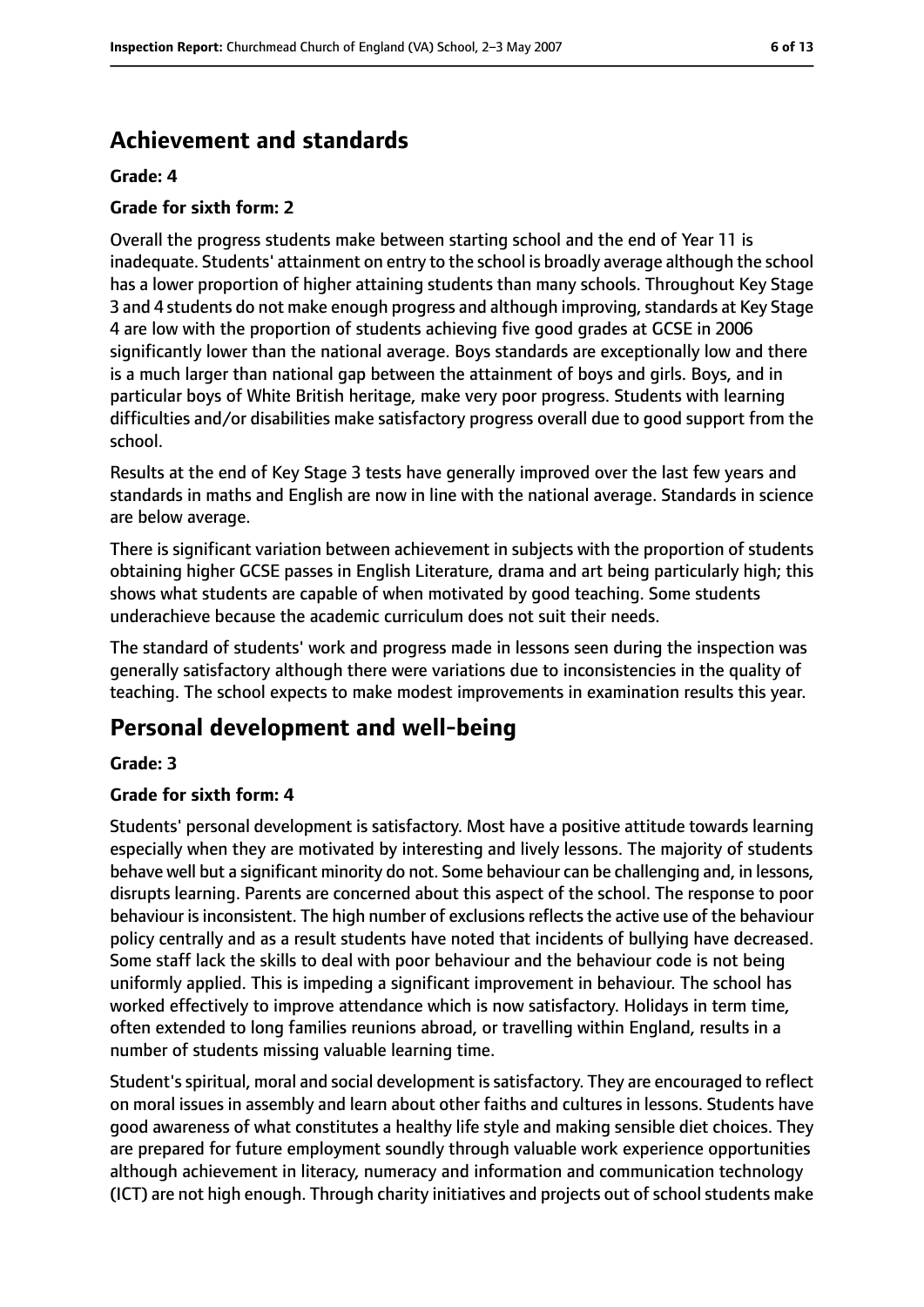a good contribution to the community and especially valuable is the extensive and imaginative range of Year 10 community projects.

# **Quality of provision**

## **Teaching and learning**

## **Grade: 3**

## **Grade for sixth form: 2**

Overall, the quality of teaching and learning is satisfactory but inconsistent. Much of the teaching seen was good and some, notably in art, drama and citizenship, was outstanding. However, there is some unsatisfactory teaching in a number of subjects.

In the most effective lessons students are given a clear focus for what they should learn enabling them to work well independently. Teachers have good subject knowledge and students work well in groups and pairs. In most classes working relationships are positive and students respond well to praise. The most successful lessons stimulate and challenge pupils effectively. In a Year 10 citizenship lesson, for example, students were fully engaged in planning a charity event; due to the teacher's enthusiasm and effective pace of delivery, high levels of interest and concentration were maintained throughout enabling students to make excellent progress.

There are a significant number of lessons in which work is not sufficiently closely matched to students' learning needs. Lesson planning is not always focused on outcomes and lesson objectives are not always explicit. Where the level of challenge is not high enough to match students' abilities they lose focus and can misbehave. The quality and effectiveness of marking is variable. In some subjects teachers give helpful evaluation of the students' work and clear pointers for improvement but not in all. As a result teaching does not always build effectively upon what students know and as a result they are left unsure of what to do or of how to improve tasks.

## **Curriculum and other activities**

## **Grade: 3**

## **Grade for sixth form: 4**

The school's curriculum is satisfactory and all statutory requirements are met. The school is aware that the emphasis at Key Stage 4 on academic GCSE courses does not always motivate the lower attaining students and from September a wider more innovative curriculum will be offered building on recent changes for current Key Stage 4 students and existing links with local colleges. At Key Stage 3, the school provides a balanced range of activities that meet the requirements of the National Curriculum. Provision for citizenship has improved since the last inspection.

There is an appropriate and successful programme of work experience and students enjoy a good variety of enrichment activities including a recent visit by Year 11 students to a Global Conference in New York.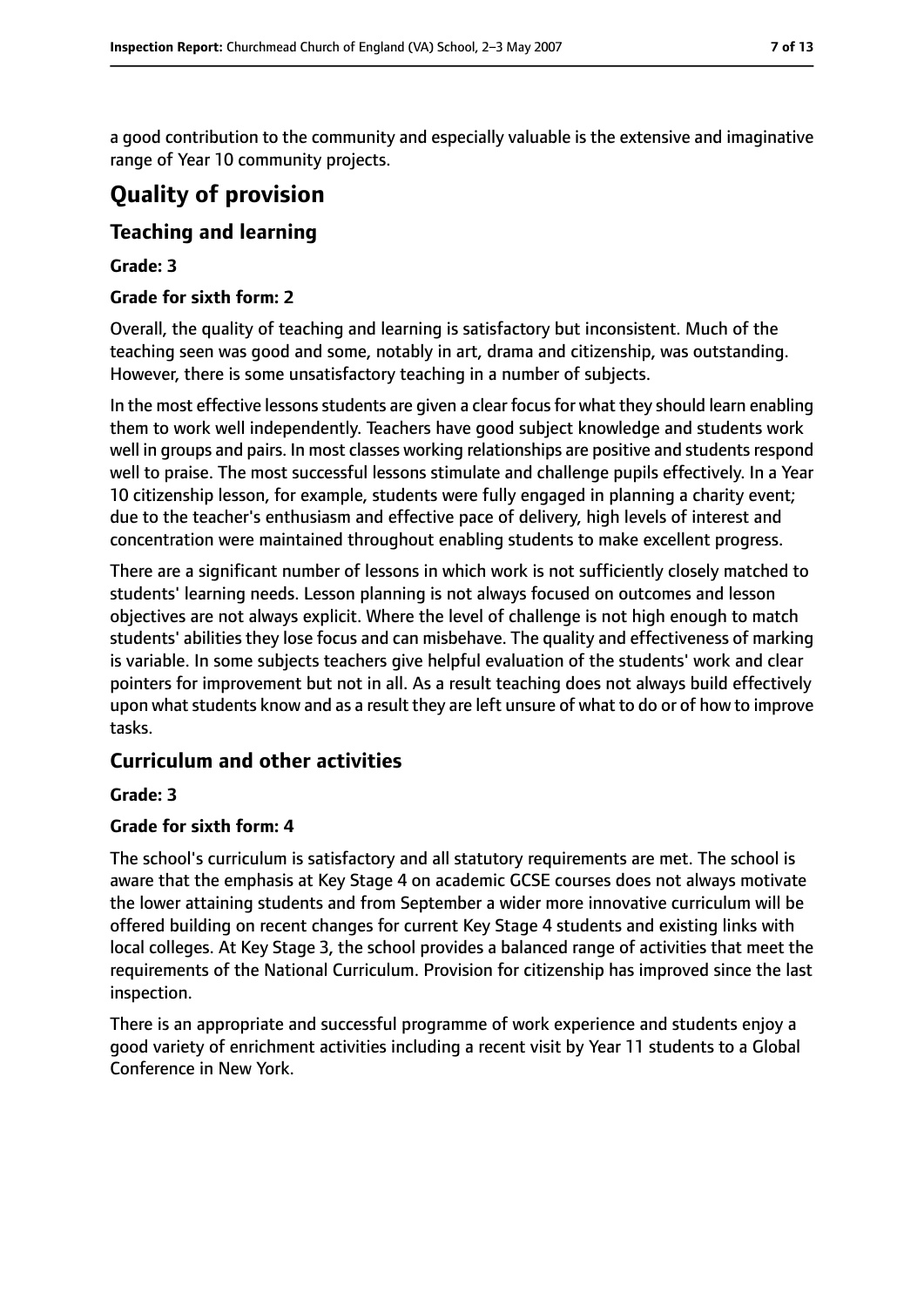## **Care, guidance and support**

### **Grade: 3**

### **Grade for sixth form: 4**

Students receive good pastoral support. Year Heads and the intervention manager are effective in supporting students' personal development and fulfil a valuable role in liaising with families. Child protection, risk assessment and vetting procedures are robust, so that vulnerable students are well supported and the school can do its best to keep all of them safe. Provision for students with learning difficulties and disabilities is mostly effective, and the school works in close partnership with outside agencies to help meet students' wide-ranging needs. The school is developing a range of extended services and although these are still in their infancy they have the potential to further support students and their parents.

Academic quidance and support is developing, but inconsistent. Where it is stronger, for example in Year 11, some groups of students receive regular mentoring from staff to motivate them and discuss their progress. However this is not yet embedded for all students and it is too early to assess its impact. Although students' academic progress is assessed and tracked, the information gained is not always used effectively.

# **Leadership and management**

#### **Grade: 4**

### **Grade for sixth form: 4**

Leaders and managers have sustained their commitment to the school through a period of considerable turbulence and are resolute in seeking to create a climate where students feel secure and cared for. The school has an evolving inclusive Christian ethos. It operates smoothly on a day to day basis and the leadership from the headteacher, with good support from her leadership team ensures that the staff work well together as a team. However, although there have been improvements in examination results at both the end of Key Stage 3 and Key Stage 4 the school has not been swift or rigorous enough in implementing changes that need to take place in order to improve students' progress to a satisfactory level. Monitoring and evaluation procedures have not always been robust enough to bring about sustained and rapid improvement. Leadership and management including governance are inadequate.

Staff recruitment has proved extremely difficult in recent years, butsome progressis now being made in strengthening the quality of teaching staff. Managers have worked closely with staff and external consultants to improve the quality of teaching and learning in the school. This has had some impact, particularly at Key Stage 3, however a lack of strategic planning and inconsistency in the way that valuable initiatives are implemented had meant that there is too much variability between departments. Governors are supportive and have a sound understanding of the main strengths and weaknesses of the school. However they have not been active enough in ensuring appropriate progress over a significant period of time.

Overall the school'sself-evaluation provides a useful basisfor improvement, but is over-generous in its grading. The sixth form remains inadequate and in relation to its size adversely affects the main school in terms of funding, teacher and management time. The strategic plan identifies some relevant actions however these are not always rigorously structured enough or clearly focused on improving student underachievement. The senior management have recently made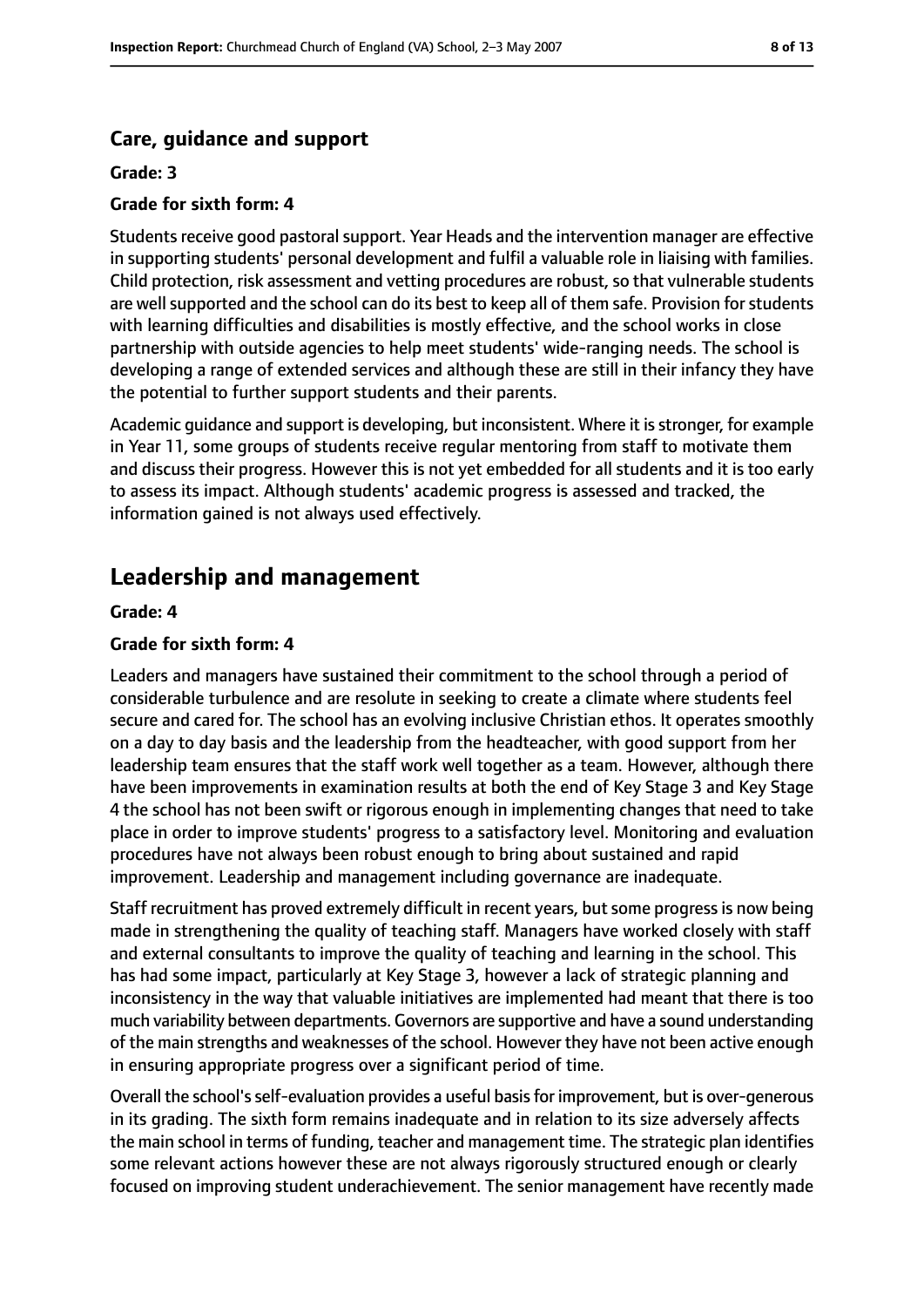changes to provision that have the potential to impact on students' outcomes. Several of the previous inspection issues have been addressed. Recent additions to the senior team, are strengthening the pace of school improvement, for example the curriculum has been broadened with good plans in place for further improvement and standards are rising. The school has the capacity to improve.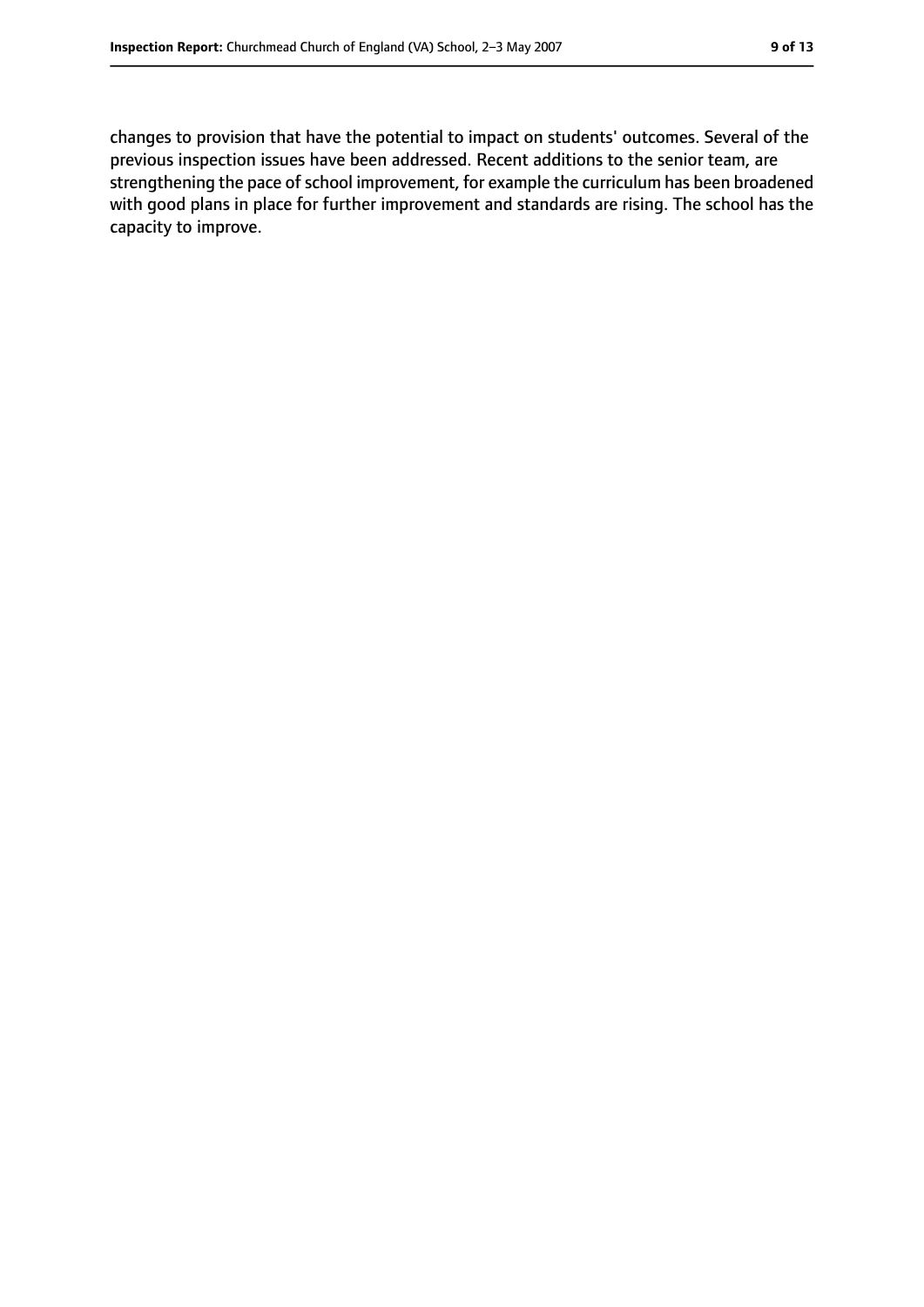**Any complaints about the inspection or the report should be made following the procedures set out in the guidance 'Complaints about school inspection', which is available from Ofsted's website: www.ofsted.gov.uk.**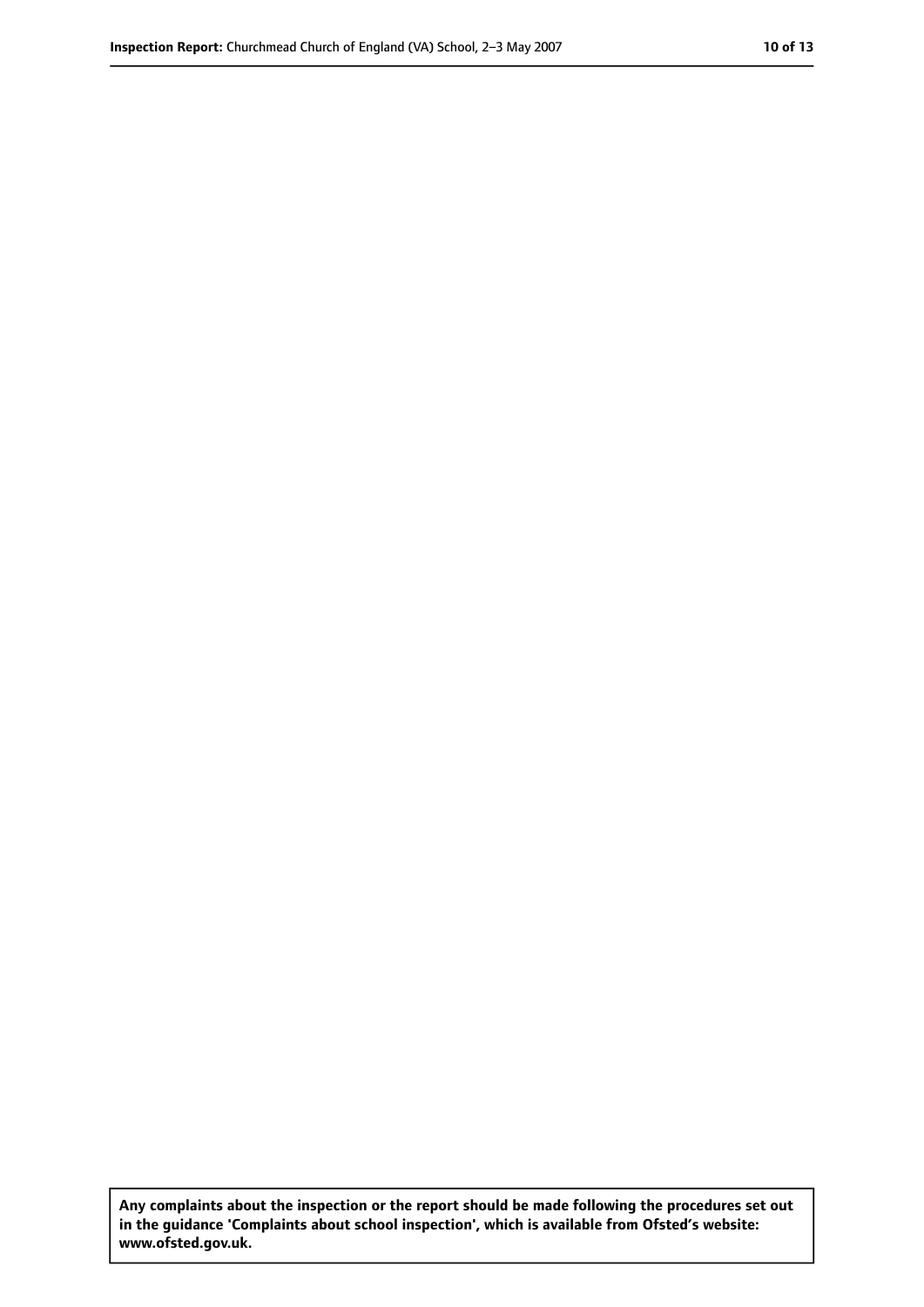### **Annex A**

# **Inspection judgements**

| Key to judgements: grade 1 is outstanding, grade 2 good, grade 3 satisfactory, $\vert$ | <b>School</b>  | $16-19$ |
|----------------------------------------------------------------------------------------|----------------|---------|
| and grade 4 inadeguate                                                                 | <b>Overall</b> |         |

## **Overall effectiveness**

| How effective, efficient and inclusive is the provision of<br>education, integrated care and any extended services in meeting<br>the needs of learners? |     | 4  |
|---------------------------------------------------------------------------------------------------------------------------------------------------------|-----|----|
| How well does the school work in partnership with others to<br>promote learners' well-being?                                                            |     |    |
| The effectiveness of the school's self-evaluation                                                                                                       |     |    |
| The capacity to make any necessary improvements                                                                                                         |     |    |
| Effective steps have been taken to promote improvement since<br>the last inspection                                                                     | Yes | No |

## **Achievement and standards**

| How well do learners achieve?                                                                               |  |
|-------------------------------------------------------------------------------------------------------------|--|
| The standards <sup>1</sup> reached by learners                                                              |  |
| How well learners make progress, taking account of any significant<br>variations between groups of learners |  |
| How well learners with learning difficulties and disabilities make<br>progress                              |  |

# **Personal development and well-being**

| How good is the overall personal development and<br>well-being of the learners?                                  |  |
|------------------------------------------------------------------------------------------------------------------|--|
| The extent of learners' spiritual, moral, social and cultural<br>development                                     |  |
| The behaviour of learners                                                                                        |  |
| The attendance of learners                                                                                       |  |
| How well learners enjoy their education                                                                          |  |
| The extent to which learners adopt safe practices                                                                |  |
| The extent to which learners adopt healthy lifestyles                                                            |  |
| The extent to which learners make a positive contribution to<br>the community                                    |  |
| How well learners develop workplace and other skills that will<br>contribute to their future economic well-being |  |

## **The quality of provision**

| How effective are teaching and learning in meeting the<br>full range of the learners' needs?          |  |
|-------------------------------------------------------------------------------------------------------|--|
| How well do the curriculum and other activities meet the<br>range of needs and interests of learners? |  |
| How well are learners cared for, guided and supported?                                                |  |

 $^1$  Grade 1 - Exceptionally and consistently high; Grade 2 - Generally above average with none significantly below average; Grade 3 - Broadly average to below average; Grade 4 - Exceptionally low.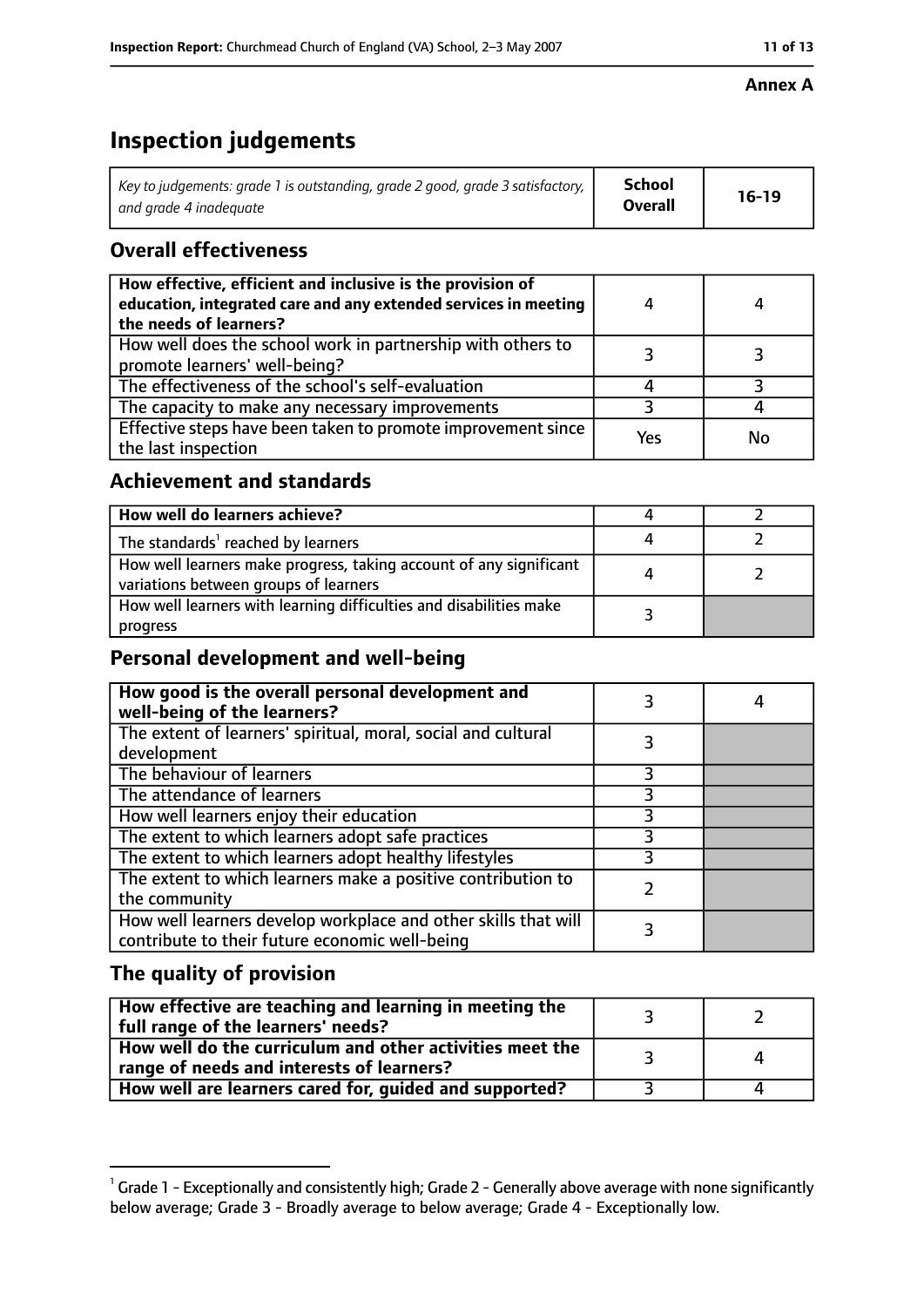#### **Annex A**

# **Leadership and management**

| How effective are leadership and management in raising<br>achievement and supporting all learners?                                                 |     |            |
|----------------------------------------------------------------------------------------------------------------------------------------------------|-----|------------|
| How effectively leaders and managers at all levels set clear<br>direction leading to improvement and promote high quality of<br>care and education | 4   |            |
| How effectively performance is monitored, evaluated and<br>improved to meet challenging targets                                                    | 4   |            |
| How well equality of opportunity is promoted and discrimination<br>tackled so that all learners achieve as well as they can                        | 3   |            |
| How effectively and efficiently resources, including staff, are<br>deployed to achieve value for money                                             | 4   |            |
| The extent to which governors and other supervisory boards<br>discharge their responsibilities                                                     | 4   |            |
| Do procedures for safeguarding learners meet current<br>qovernment requirements?                                                                   | Yes | <b>Yes</b> |
| Does this school require special measures?                                                                                                         | No  |            |
| Does this school require a notice to improve?                                                                                                      | Yes |            |